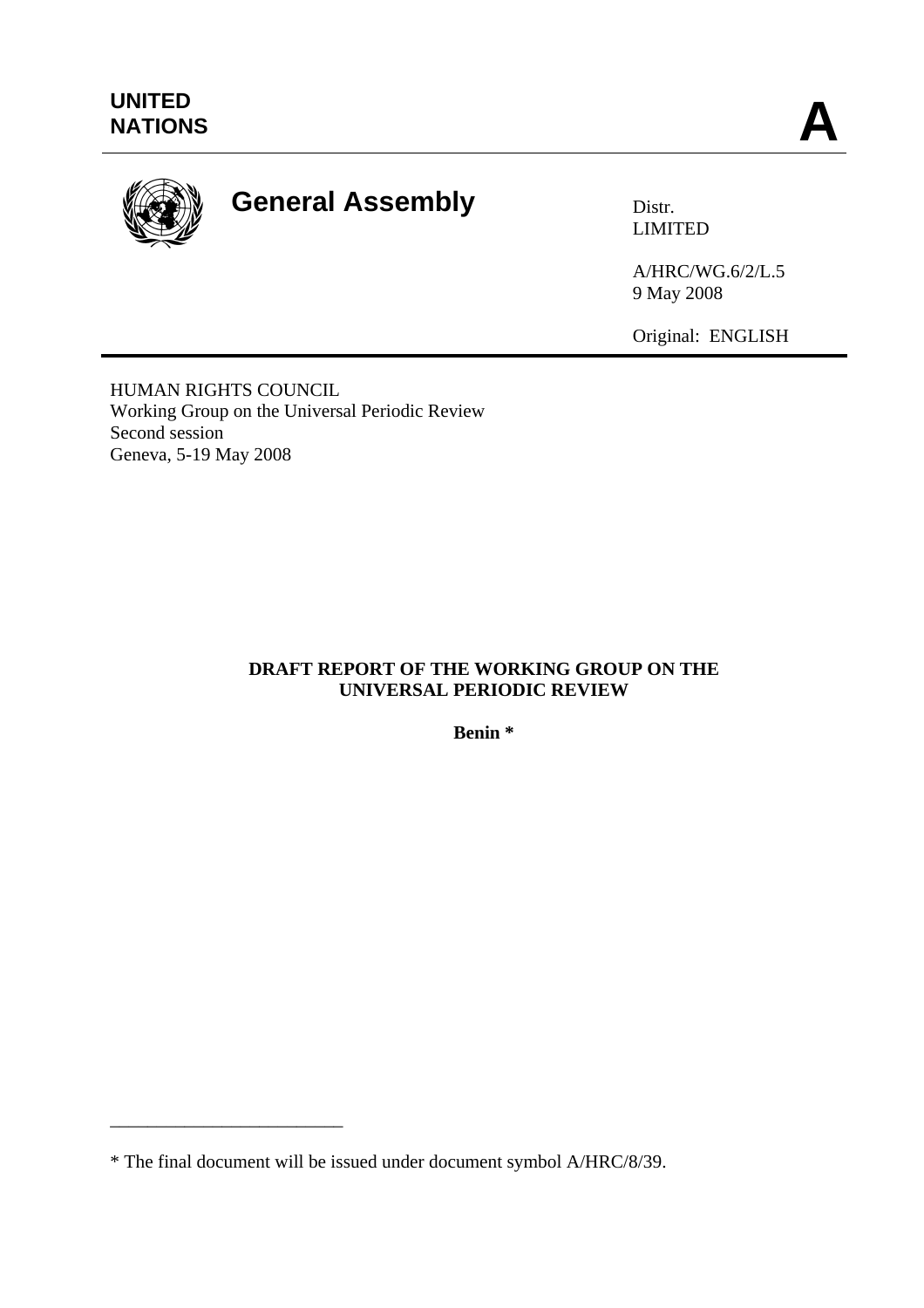## **CONTENTS**

|                                                                 | Paragraphs | Page |
|-----------------------------------------------------------------|------------|------|
|                                                                 | $1 - 4$    | 3    |
| I. SUMMARY OF THE PROCEEDINGS OF THE REVIEW PROCESS             | $5 - 55$   | 3    |
|                                                                 | $5 - 7$    | 3    |
| B. Interactive dialogue and responses by the State under review | $8 - 55$   | 5    |
|                                                                 | $56 - 58$  | 15   |
| <b>Annex</b>                                                    |            |      |
|                                                                 |            | 18   |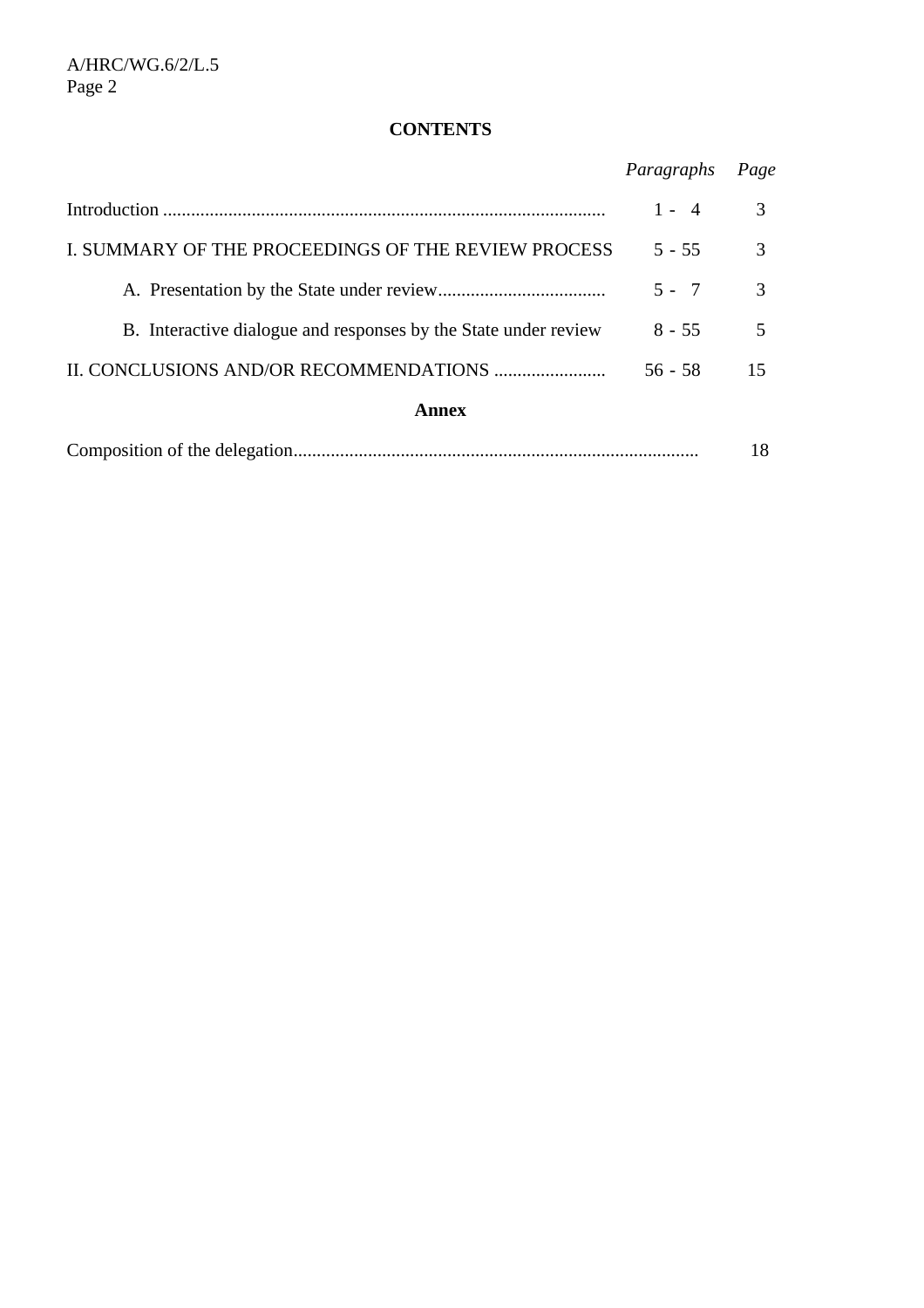#### **Introduction**

1. The Working Group on the Universal Periodic Review (UPR), established in accordance with Human Rights Council resolution 5/1 of 18 June 2007, held its second session from 5 to 19 May 2008. The review of Benin was held at the 5th meeting on 7 May 2008. The delegation of Benin was headed by Mr. Honoré AKPOMEY, Director of Cabinet, Ministry of Justice, Legislation and Human Rights of Benin. For the composition of the delegation, composed of 8 members, see annex below. At its 9th meeting held on 9 May 2008, the Working Group adopted the present report on Benin.

2. On 28 February 2008, the Human Rights Council selected the following group of rapporteurs (troika) to facilitate the review of Benin: Nicaragua, Madagascar and Germany.

3. In accordance with paragraph 15 of the annex to resolution 5/1, the following documents were issued for the review of Benin:

 (a) A national report submitted in accordance with paragraph 15 (a) (A/HRC/WG.6/2/BEN/1);

 (b) A compilation prepared by the Office of the High Commissioner for Human Rights (OHCHR), in accordance with paragraph 15 (b) (A/HRC/WG.6/2/BEN/2);

 (c) A summary prepared by OHCHR, in accordance with paragraph 15 (c) (A/HRC/WG.6/2/BEN/3).

4. A list of questions prepared in advance by Denmark, Latvia, the Netherlands and the United Kingdom of Great Britain and Northern Ireland and was transmitted to Benin through the troika. These questions are available on the extranet of the UPR.

## **I. SUMMARY OF THE PROCEEDINGS OF THE REVIEW PROCESS**

## **A. Presentation by the State under review**

5. At the 5th meeting, on 7 May 2008, Mr. Honoré AKPOMEY, Director of Cabinet, Ministry of Justice, Legislation and Human Rights of Benin introduced the national report. He indicated that Benin fully endorsed the ideals of the Human Rights Council, recognizing the importance of the UPR in implementing global objectives for the promotion and protection of all human rights, including the rights to development, as well as in taking stock of the human rights situation. He welcomed the opportunity to have a constructive dialogue which will contribute to strengthening the significant progress in the implementation of all the international legal instruments to which Benin is a party, and stated that Benin is ready to fill any possible gaps. The drafting of the national report was the result of broad consultations, including with all the components of civil society and State structures. The Conference of all sectors in the nation, which was held in Cotonou from 19 to 28 February 1990, made it possible in Benin to announce an era of democratization based a comprehensive multi-party system. This new option led to the setting up of a legal framework as also political and institutional structures for the gradual setting up of a State of law and pluralist democracy. Benin thus adopted the Constitution in December 1990, and has since then gradually become a party to most of the international and regional human rights conventions and committed itself to cooperating with the relevant supervising bodies and various related mechanisms. In order to follow up on its international commitments, Benin has proceeded to the strengthening of its standard setting and institutional framework for the enjoyment of human rights, despite its limited resources. In this context, the Constitution of December 1990 states that ratified international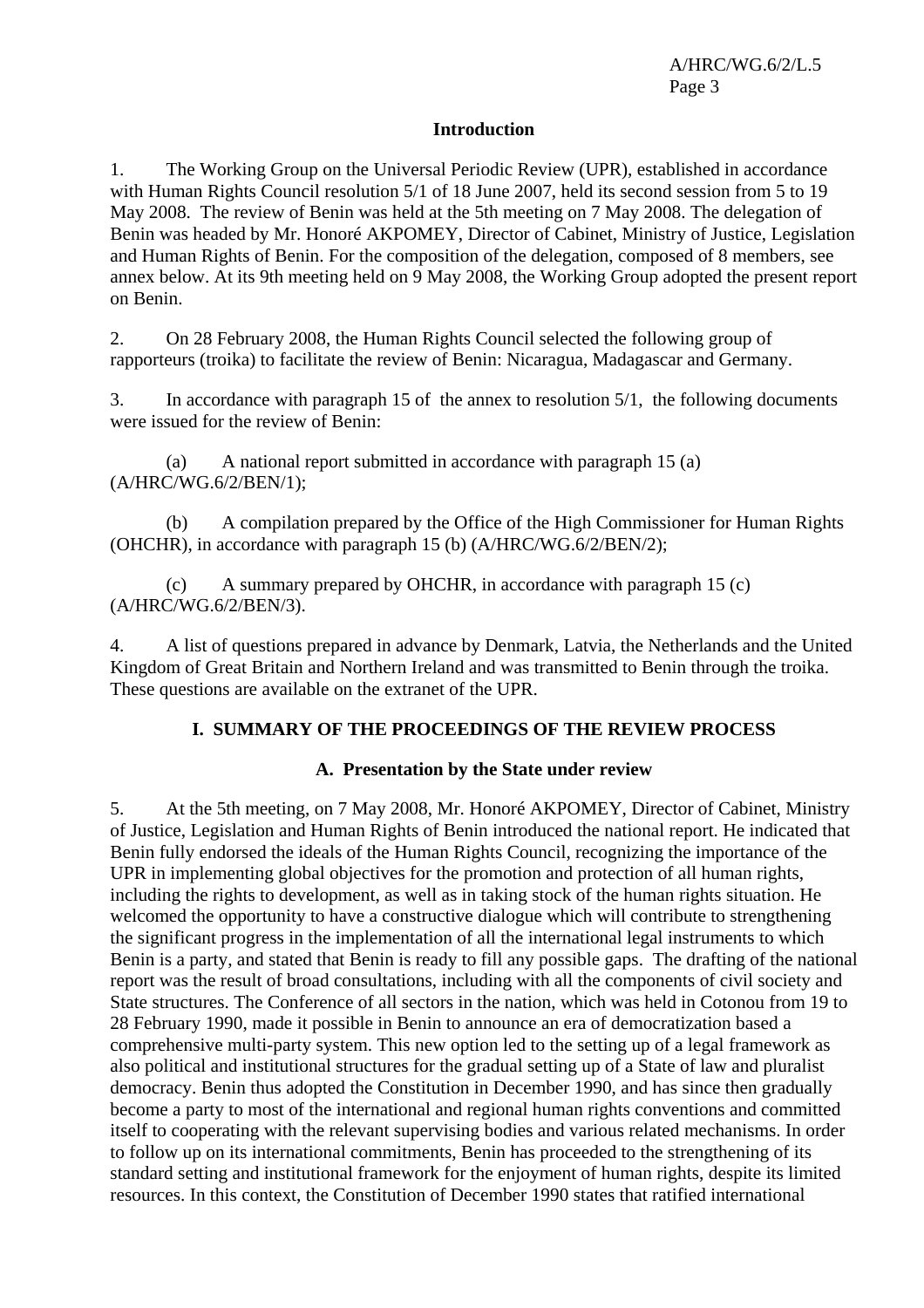treaties prevail over domestic legislation and regulatory standards. Benin has also taken legal or regulatory measures to incorporate international instruments into domestic law and to integrate recommendations of treaty bodies. This was the case with the Persons and Family Code in 2006; the Code on the Child in 2007; the Law on combating the financing of terrorism and money laundering in 2006; the Law on political parties, and the reform of the texts concerning offences linked to the media.

6. The institutional framework has been strengthened by the creation of various institutions and structures aimed at ensuring the promotion and respect of human rights, such as the Constitutional Court, the Senior Authority for Audiovisual and Communication, the High Court of Justice, the Economic and Social Council, the National Advisory Council for Human Rights, the Committee for the follow-up of the implementation of international legal instruments, the creation of new jurisdictions, the National Commission on the Rights of the Child, the Presidential Mediator and the Minors' Protection Police Units (*Brigade de protection des mineurs*). Benin has also taken a number of measures aimed to protect and promote human rights, inter alia, free-of-charge preschool and primary schooling; a programme for granting micro-financing for the poorest; the promulgation of a law concerning the status of Benin's judiciary; and free health care for children up to five years of age, reinforced by a campaign for the distribution of impregnated mosquitoes nets to pregnant and breastfeeding women. The regular participation of Benin in the work of the Human Rights Council, the submission of the periodic reports to the treaty bodies and the implementation of their recommendations all contribute to strengthening the promotion and protection of human rights. Benin noted also that considerable progress has been made within the framework of the promotion and protection of human rights on the ground, in particular in the field of economic, social and cultural rights as well as civil, political and other fundamental rights. To guarantee the right to an adequate standard of living, Benin has adopted several strategies and programmes to combat and mitigate poverty, such as the Strategy Document for Poverty Reduction and the Growth Strategy for Poverty Reduction 2007-2009. These documents reflect the Government's vision and its priority to strengthen the micro-economic framework, good governance and the ability of the poor to participate in the decision-making and productive processes. As to the right to education and culture, Benin has adopted in February 2005 a letter on educational policy in order to guarantee education for all between now and 2015, in conformity with the Millennium Development Goals. As to the right to housing, the adoption of Law No. 2007-03 of 17 October 2007 on rural lands will enable the improvement of land tenure systems. Furthermore, the State is planning to build social housing and is drafting a national land policy. With regard to the prevention of torture and other cruel or inhuman and degrading treatment, Benin on 20 September 2006 became a party to the Optional Protocol to the Convention against Torture and Other Cruel, Inhuman or Degrading Treatment or Punishment (CAT) and in application of its provisions has started setting up a national mechanism for the prevention of torture. The head of the delegation stated that Benin is ready to welcome the Sub-Committee on the Prevention of Torture from 18 to 26 May 2008. Furthermore, Benin has rehabilitated and compensated victims of acts of torture perpetrated under the revolutionary regime.

7. Benin also stated that despite the significant progress made, considerable challenges still have to be met. This review process therefore provides an opportunity for Benin to launch an appeal for international cooperation in order to deal with the numerous inadequacies in implementing all the international instruments and to continue with the ratification of relevant instruments. The consideration of the national report will provide an opportunity, thanks to the contribution of the delegations, to Benin to strengthen its commitment to the compliance of its international obligations and to find solutions to address those gaps.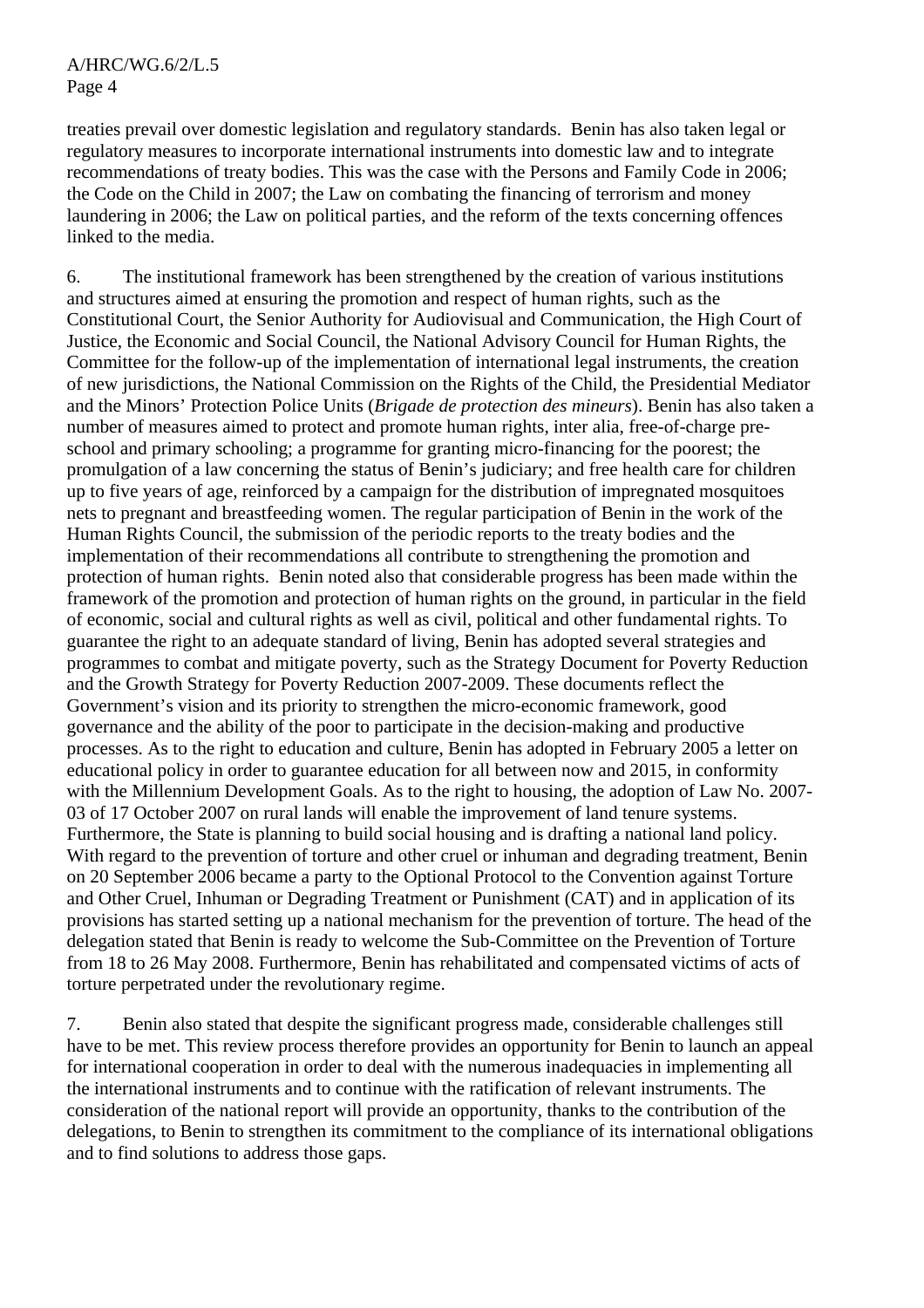#### **B. Interactive dialogue and responses by the State under review**

8. During the ensuing interactive dialogue, 40 delegations made statements, praising Benin for the quality of their presentation and their national report.

9. Algeria noted with interest the efforts made by Benin in combating poverty and the priority axes in the microeconomic framework aimed at good governance and the ability of the poor to participate in decision-making process and in productive processes. While noting that the right to a decent standard of living is a legitimate concern which calls for sustained international support, it asked in what form Benin would like to see assistance being provided to it. It also asked what measures have been taken to achieve free and mandatory education and tackle the problem of illiteracy. Algeria recommended considering, with targeted international support, the extension of free education up to the secondary level; and continuing the information campaign in favour of admitting girls to school.

10. Brazil welcomed the establishment of new institutions aimed at protecting and promoting the rights of the child as well as the plan for strengthening the judiciary and the judicial system. With regard to the situation of child labour, Brazil noted that child domestic workers are frequently victims of cruel, inhumane or degrading treatment. It called on the international community to provide Benin with technical and financial support to improve the national machinery to protect human rights. It recommended to Benin to take steps to promote institutions and human rights bodies and to seek the support of the international community. With regard to water supply, Brazil asked what practical measures Benin is taking to increase the number of households with clean water supply in the next year, in line with the Millennium Development Goal target.

11. Belgium commended Benin on its efforts to improve the human rights situation, in particular by protecting children, and welcomed progress made in terms of school attendance. It indicated that Benin is one of the partner countries of Belgium since 2002. It noted that the level of malnutrition of children and reports of trafficking of children were issues of concern. It asked whether the world food crisis was likely to worsen the situation of the population and what measures Benin is planning to take to protect the population. Belgium recommended that Benin intensify its efforts to provide support and material assistance to the most marginalized and most underprivileged families to effectively guarantee the rights of children through a sufficient standard of living and the right to education*.* It also asked whether Benin is going to re-examine article 88 of the Criminal Code and recommended in that regard that Benin consider decriminalizing homosexual activities between consenting adults.

12. China welcomed the training courses offered to judges, trade union officials, civil society organizations and journalists, which are conducive to enhancing the legal and human rights awareness of people and also provide a useful point of reference for human rights education in developing countries. It noted with appreciation the various projects, plans and legislation formulated by the Government to protect vulnerable groups such as women, children and disabled persons. It also welcomed measures to eliminate illiteracy and to extend compulsory education and invited Benin to provide details on measures to improve prison conditions and to strengthen the protection of disabled persons and children.

13. Philippines noted that despite the challenges and constraints, Benin has made significant progress in improving the standard of living and the enjoyment of human rights and fundamental freedoms of its people. Increases were noted in the general enrolment rate for girls and boys and in the percentage of households with clean water supply. It asked further information about the village committees set up to combat trafficking of children and on the structure, composition, mandate and impact of these local and grass-roots committees. It also encouraged the establishment of a national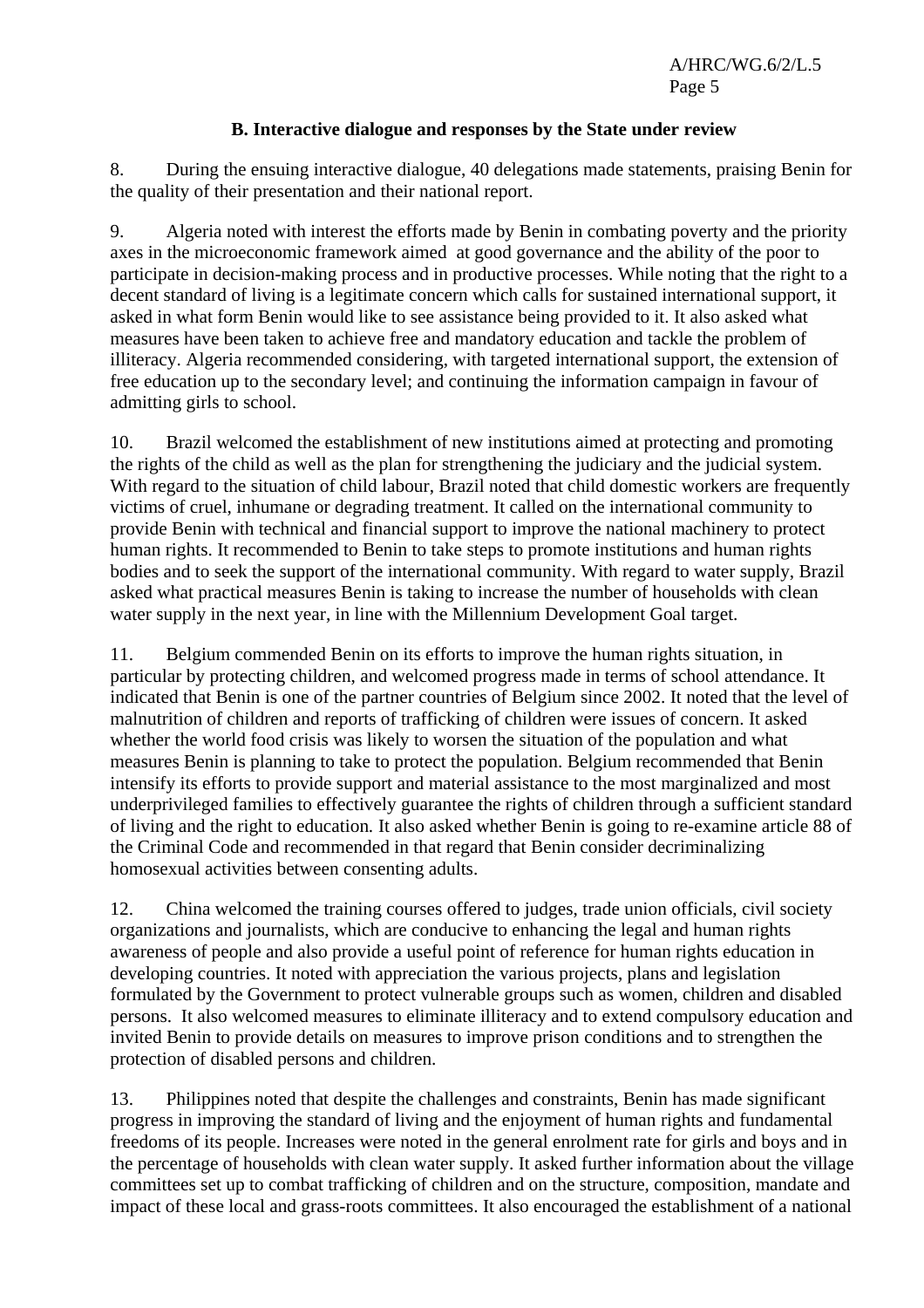human rights institution in accordance with the Paris Principles and commended Benin on the measures and legislation it has enacted to protect the rights of girls and women. It encouraged Benin to continue strengthening national protection mechanisms and policies aimed at promoting the rights of women and girls, and congratulated Benin for being an abolitionist State in practice.

14. The Russian Federation positively assessed the moratorium on the death penalty and efforts to combat poverty. It noted challenges referred to in the national report, such as the improvement of prison conditions, the prohibition of torture, the development of education, the elimination of discrimination against women and a comprehensive protection of the rights of children. It noted difficulties in submitting reports to treaty bodies, stressed the necessity to strengthen cooperation with special procedures, and asked whether Benin has requested technical assistance from OHCHR to improve compliance with its reporting obligations to treaty bodies. It also asked whether Benin is planning to introduce legislation prohibiting corporal punishment of children and what measures are being taken to eliminate harmful traditional practices affecting the health of women.

15. The Democratic Republic of the Congo commended Benin on the consultations held in the preparation of its national report and noted the measures undertaken in improving the living conditions of the population. It noted that Benin has experienced political stability and referred to the holding of the National Benin Conference. It stated that the achievements in Benin have retained their attention and noted with appreciation that the Persons and Family Code has enshrined the equality of all children before the law regardless of their affiliation status. It commended Benin on the loans given to poor women to ensure their financial autonomy through gainful employment. It also requested information on the issue of trafficking of children and on additional measures taken in that regard.

16. Guinea noted that Benin, as a developing country, has special needs to meet its commitments to consolidate its mechanisms and strengthen its capacity to protect and promote human rights, and indicated that it was desirable that the international community and the Human Rights Council assist Benin in its efforts to combat poverty and social inequality. It enquired about the role of the King in resolving conflicts in the country.

17. Mali welcomed Benin's efforts to promote and protect human rights, and asked how Benin plans to settle the question of illiteracy, in particular amongst women, and about measures to eradicate the trafficking of children. It recommended that the international community assist Benin in the implementation of its human rights policy.

18. Canada noted with appreciation that Benin is at the top level of African countries with respect to freedom of expression and the press, but that despite its efforts, the country continues to be a source, a point of transit and a destination for victims of trafficking. Canada recommended to Benin to better apply the existing laws concerning trafficking in children and human beings. It noted concerns expressed by the Committee against Torture and the Human Rights Committee at allegations that torture and impunity were still common, and recommended that Benin define torture as a criminal offence in accordance with article 1 of CAT, and stipulate that obeying orders of superiors cannot justify the practice of torture. It further recommended that Benin investigate allegations of torture and ill- treatment and bring to justice those responsible, in line with international standards. With reference to the concerns raised by the Committee on the Rights of the Child and the Committee on Economic, Social and Cultural Rights (CESCR) that female genital mutilation (FGM) is still being practiced, Canada recommended that Benin accelerate and strengthen its efforts to elaborate laws and policies to deal with that practice. Canada also recommended establishing, as a priority, a reform of the judiciary by strengthening a justice system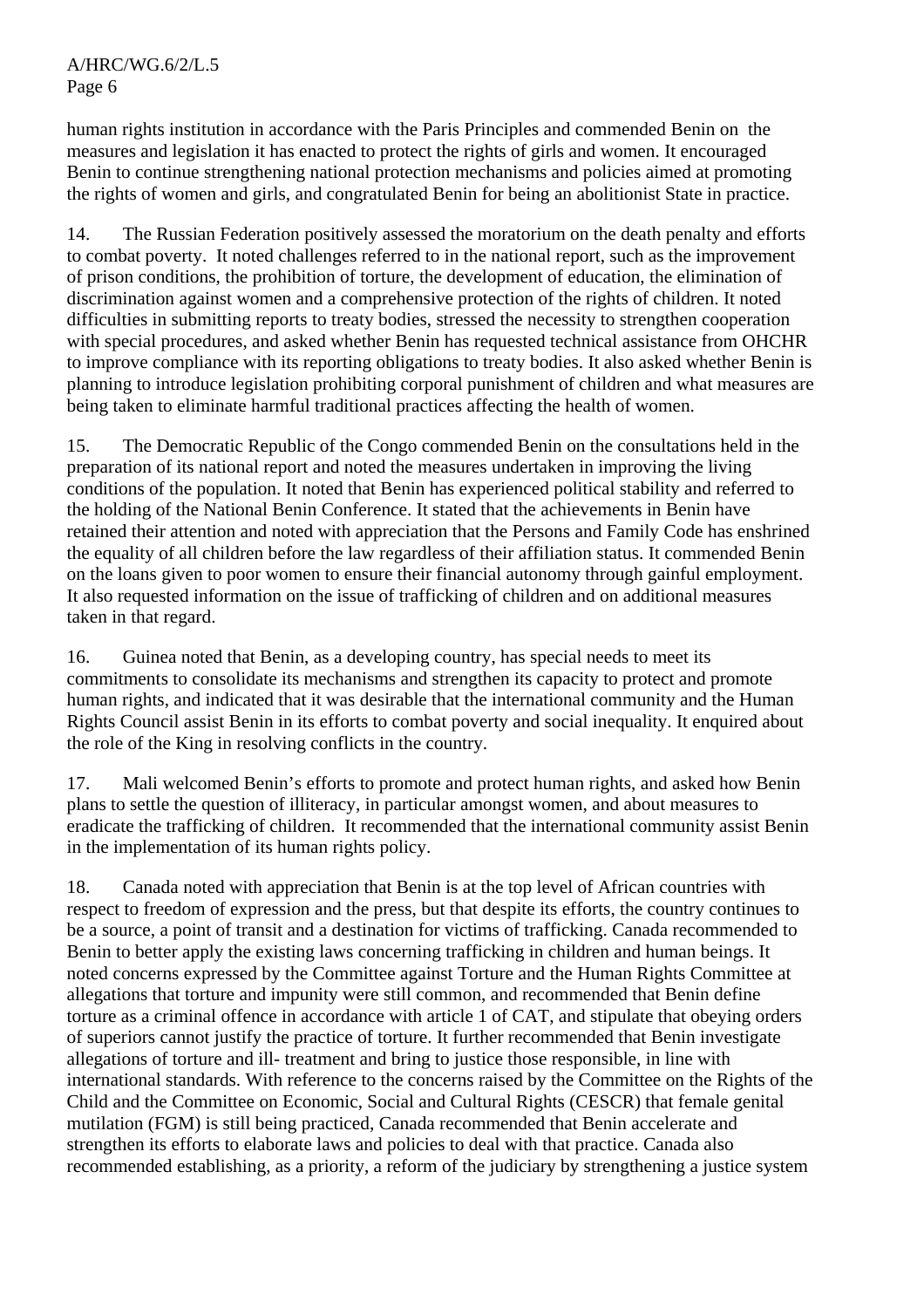which would be better able to combat impunity and corruption, including by putting an end to exaggerated pre-trial detention.

19. France commended Benin on efforts in the field of human rights and on the moratorium on death penalty, and enquired whether Benin plans to formally abolish it. Concerning the rights of women and children, it asked what measures Benin is planning to take in order to strengthen the struggle against traditional practices like FGM and infanticide of witch children. It also noted that practices contrary to the rights of women and children are still too numerous, such as forced marriages and various forms of marital violence, and asked how Benin is planning to combat more generally discrimination against women and if it plans to establish marital rape and forced marriages as criminal offences. It recommended that Benin take the necessary steps to strengthen its fight against discriminatory practices and violence against women.

20. Latvia noted an increase of investments in the national education programmes and indicated that UNICEF noted that the national education budget increased from 20 to 30 percent in 2007, as well as efforts to achieve gender parity in education. It emphasized the contribution of national education programmes to the improvement of civil society and the progressive development of human rights. It encouraged Benin to continue along these lines and enquired about future plans in this direction. Considering the positive cooperation with special procedures in 2007, it asked whether Benin would consider extending a standing invitation to all special procedures.

21. Denmark noted with appreciation the positive influence in the region while highlighting the remaining challenges, such as torture and violence against women. It noted with interest the comments made by the delegation concerning Benin's efforts for the protection against torture. Denmark recommended that Benin urgently amend its criminal law to comply with international relevant standards, and ensure that no statement obtained under torture or duress be invoked in proceedings and that orders from a superior may not be invoked as a justification for torture. Furthermore, it noted concerns expressed by the Human Rights Committee and the Committee against torture regarding police custody and torture and cruel and inhumane or degrading treatment. Denmark therefore recommended that Benin display greater firmness in preventing abuses of police custody, torture and ill-treatment and brings criminal proceedings against the perpetrators of such violations. Also, while appreciating the commitment expressed by Benin towards the implementation of the Optional Protocol to CAT, it recommended that Benin, following the recommendation of the Committee against Torture, establish without further delay an effective and independent national preventive mechanism. It also drew attention to the need to seriously address the issue of forced marriage, which persists in spite of the provisions of the new Family Code. Denmark therefore recommended that Benin reinforce measures to ensure that women are no longer subjected to forced marriage. This could be supported by developing and implementing comprehensive educational measures on the provisions of the Persons and Family Code and on other relevant laws.

22. The Holy See welcomed that since 2004 no sentence of capital punishment has been executed and recommended that Benin continue its efforts to completely abolish the death penalty, respecting thus the right to life. While noting that trafficking in children remains a visible phenomenon, it requested further information on additional measures envisaged to eliminate this phenomenon. Regarding the issue of infanticide of so-called witch children, it recommended that Benin develop an awareness campaign to address traditional beliefs that are harmful to the rights of children, especially their right to life. It also asked which supplementary measures were envisaged to defend the right to life of the child, in particular newborns.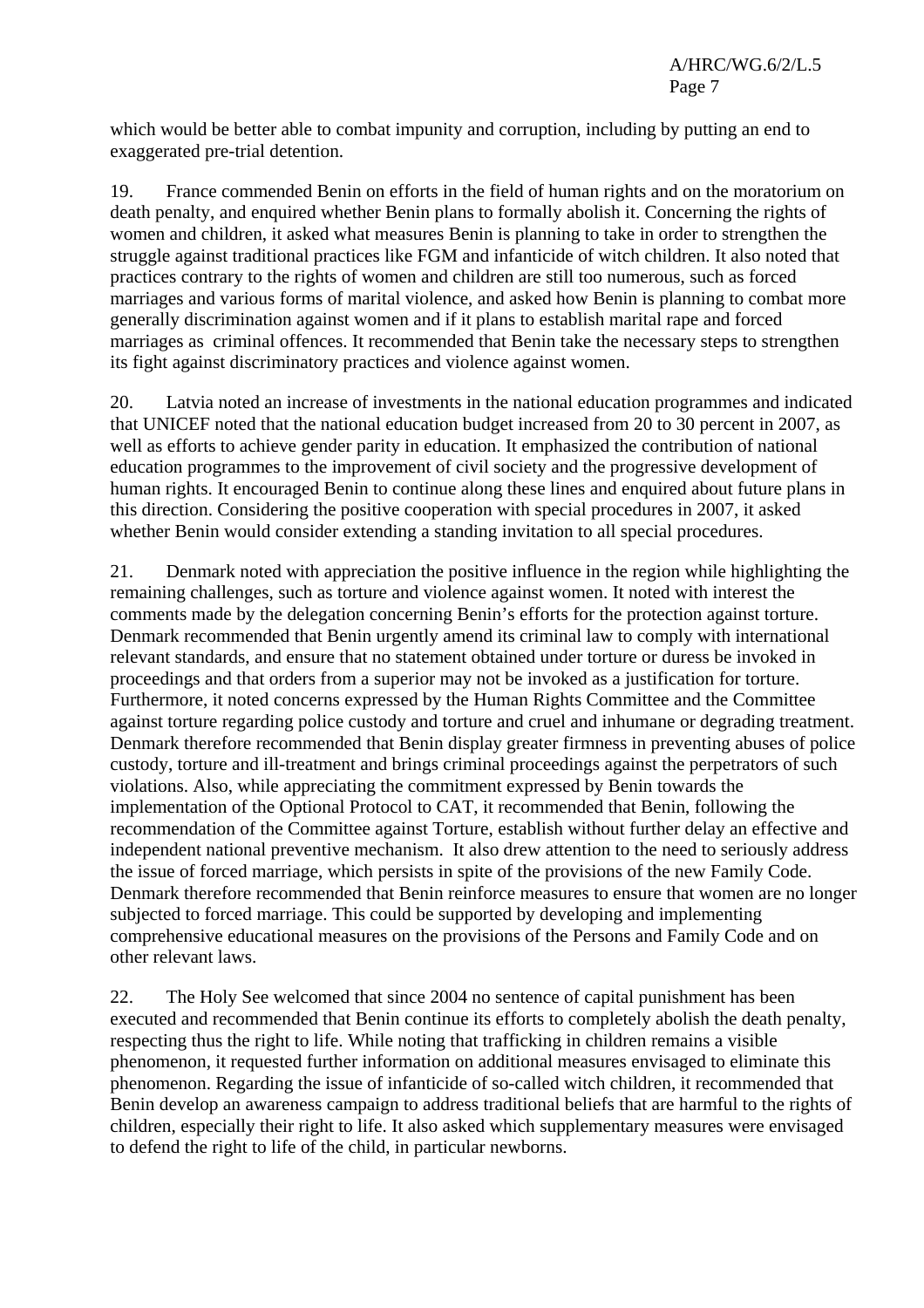23. Cote d'Ivoire noted with interest that Benin is a pioneer of freedom of expression and noted the efforts made in the field of human rights, in particular economic, social and cultural rights. It welcomed the adoption of the Persons and Family Code which strengthens the protection of women and girls, and further welcomed the implementation of the 2005- 2007 plan for judges and the judiciary system. It also recommended that the humanitarian international community intensify its cooperation with Benin to strengthen its capacities to address prison conditions. It also recommended that support be provided by the development agencies towards effective autonomization of women and girls. It also asked whether Benin intends to ratify the Optional Protocol to CAT.

24. The United States of America, while noting that Benin has held several successful elections in recent years that were deemed generally free and fair by international observers, and that in April 2008, local elections were held which had been postponed on several occasions, asked what steps Benin took to ensure that these elections were free and fair. It also invited Benin to describe how it addressed the issue of corruption and what additional steps were planned for the future.

25. Malaysia noted with interest the introduction of the various initiatives to eradicate poverty, including the provision of microcredit facilities. As a developing country, it noted the challenged faced by Benin and asked for further information on the growth strategy for poverty reduction.

26. Azerbaijan encouraged Benin to bring its legislation in line with international standards and give a preponderate place to education. It welcomed the increase of the budget for the educational sector, and that today education expenditures represent 22 per cent of the total budget. It also noted the authorities' determination to deal with violence against women and called on Benin to combat trafficking and the sexual exploitation of women. It wanted to know what measures were envisaged to solve the problem of children who do not go to school and work in the streets, and to reduce regional inequalities between villages and towns.

27. Angola welcomed the National Advisory Council for Human Rights which facilitates consultations between the different stakeholders. It noted that Benin constitutes a reference point in Africa in terms of democracy, with regular elections characterized by peaceful changes of political authorities. It suggested that Benin should consider implementing certain recommendations of treaty bodies in order to improve certain human rights indicators. It asked what the authorities are doing to improve prison conditions and to solve the problem of illiteracy, and in particular female illiteracy.

28. The delegation of Benin responded to various questions raised, in particular on the issue of trafficking in children, indicating that the phenomenon exists and that it has become a scourge for the country, also because of poverty. There is an active cooperation with neighbouring countries to address the issue, and domestic legislation has been adopted criminalizing trafficking. Other measures include the setting up of departmental and local committees to prevent the exploitation of children and of minors' protection police units (*Brigades de protection des mineurs*); however, this is not a definitive solution and its elimination requires continuing efforts. Regarding the issue of domestic violence and harmful traditional practices of women and children, the delegation highlighted the need to put into effect the conclusions and recommendations made in 2007 by the Committee against Torture. Benin is in the process of integrating provisions regarding the prohibition of violence against women through a special law, addressing rape, domestic violence and women's physical integrity, and of internalizing the definition of torture. Regarding harmful traditional practices, including the issue of "witch children," measures have been taken to address them and to implement recommendations made by the Committee on the Rights of the Child.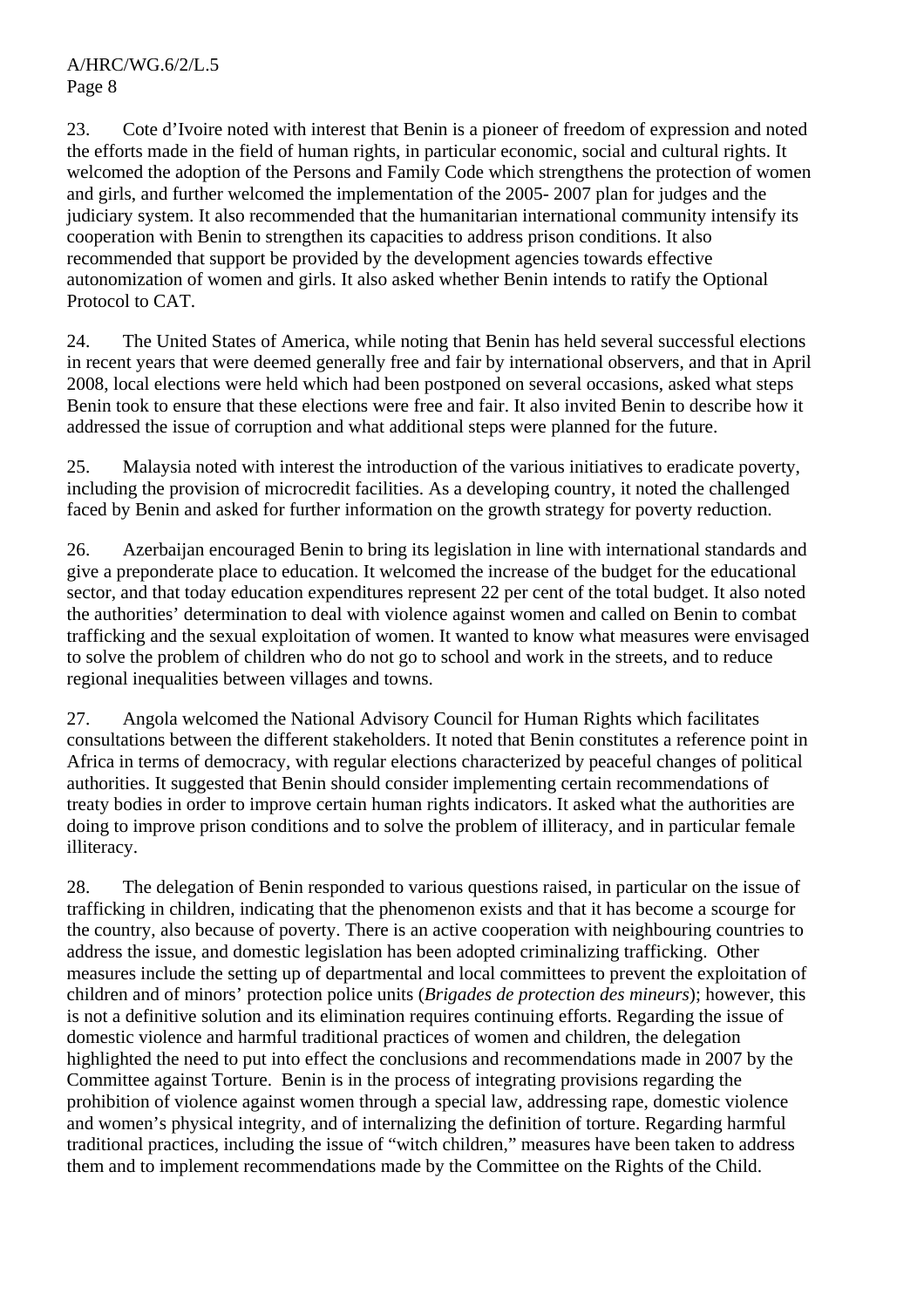29. Regarding the implementation of the Optional Protocol to CAT, Benin approved the establishment of national mechanisms on the prevention of torture in December 2006, and in July 2007, a national seminar was held on the implementation of the Optional Protocol. Recommendations were made and a 10-member follow-up committee was set up, which developed a draft law on the prevention of torture, which is currently awaiting confirmation by the National Legislation Codification Committee. In addition, Benin is preparing for the visit of the Sub-Committee for the Prevention of Torture. On the question of prisons, 10 new prisons will be built in the next two years, eight from the national budget, and two with the support of Belgium. With regard to prison conditions, the main problems are overcrowding and food. However, the delegation indicated that literacy campaigns and rehabilitation activities have started in prisons. Regarding the issue of homosexuality, the phenomenon is not ignored but is marginal. Families would never allow their children to be taken to court for such an offence, so no criminal ruling has ever been rendered, although it is provided for by law. Beginning with the academic year 2006/2007, pre-primary and primary schooling are free of charge. In pre-primary education, the objective is to increase school attendance from 4 to 15 percent between now and 2015. Measures taken include recruiting additional teachers, increasing and improving infrastructure and the teaching curriculum. Other measures include recruiting supervisory staff, the improvement of programmes, new manuals and ensuring the presence of schools in remote disadvantaged and remote areas, as well as the construction of housing for teachers. On the question of literacy for adults, Benin envisages training trainers and a national policy on literacy was validated in April 2008. The priority plan of action for the reduction of poverty took specifically into account the question of literacy and actions in this direction will be taken very soon to ensure that those who did not have access to education take part in the development of the country.

30. On the question of the world food crisis, some immediate measures were taken, such as exoneration from custom duties on basic commodities such as rice, sugar, milk etc. In addition, Benin has fixed the price of these staple products and carries out daily price controls. Benin has also given a subsidy of several billions to the national food security unit to collect food which is sold more cheaply to the population. In the longer term, Benin intends to improve its agricultural productivity through, inter alia, better agricultural practice, upgrading of lands, better management of water resources and improved seed varieties. On the issue of drinking water, Benin envisages strengthening distribution capacity in towns, and is examining the possibility of lowering the price of water by privatizing the construction and operation of water supply systems, and particular efforts are being made to support the professionalization of local operators in the water industry. Benin is also strengthening the water initiative in urban areas not covered by an investment plan by the national water society, and drilling is underway in very remote regions; for the period 2007- 2015, it is expected to drill 100 wells in rural areas. Regarding the fight against poverty, microcredits are used to help solve the problem of poverty of young people, in particular women.

31. On the issue of FGM, a law was voted in 2003 to ban this practice and various measures were taken, including training programmes for public opinion leaders and practitioners of FGM with the help of NGOs, criminal action against individuals who practice FGM, awareness-raising actions for members of the judiciary, police officers and the population, as well as the reconversion of practitioners towards other activities, with the aim to eradicate this customary practice which is degrading for women and for the society as a whole. The Ministry of the Family deals with eradicating this practice at national level, but in addition Benin is cooperating with neighbouring countries and its partners on an agreement. Finally, measures relating to schooling and raising literacy also contribute to eradicating this practice. One difficulty in this field is the ease of movement of persons with neighbouring countries.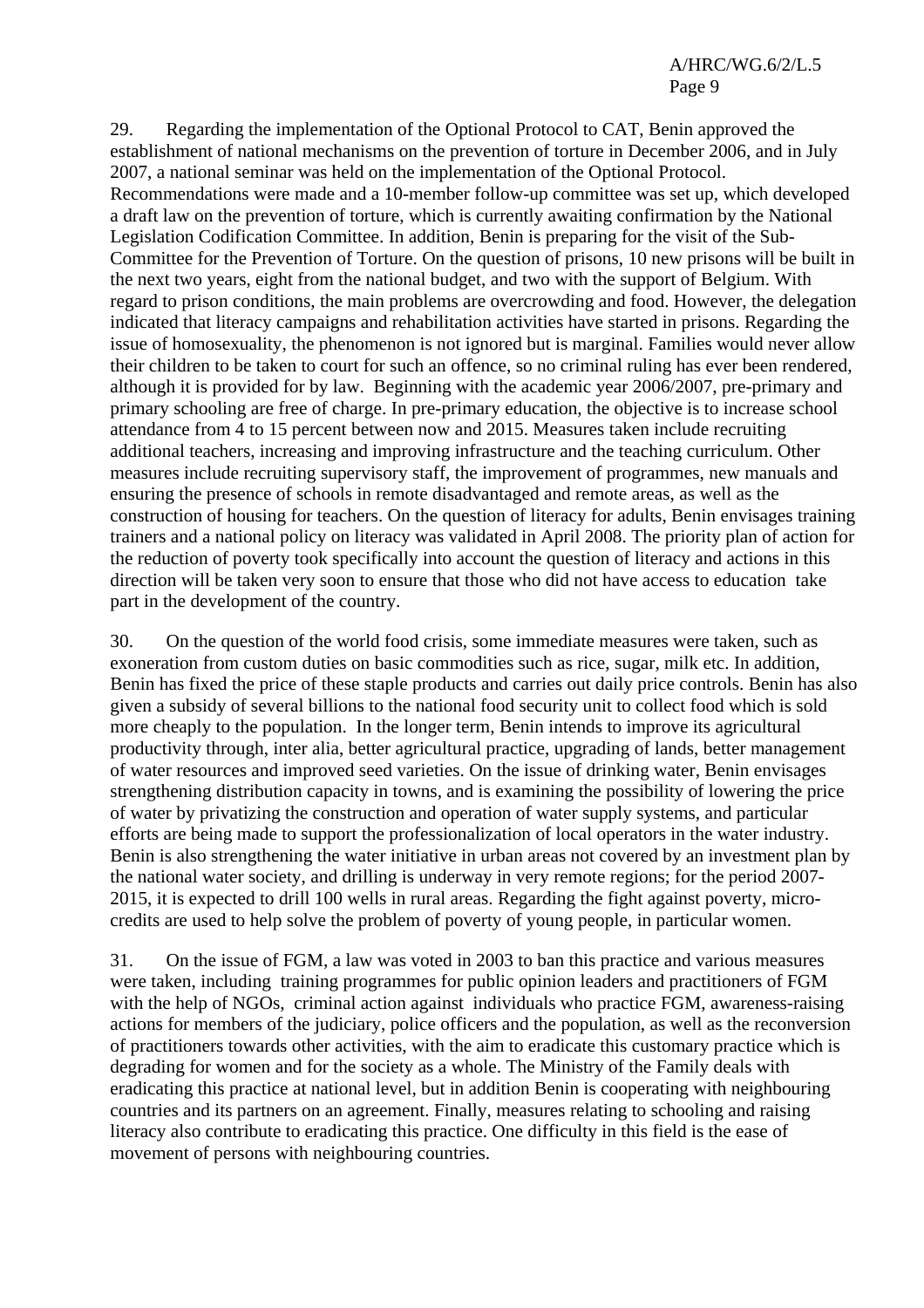32. Cuba welcomed the positive spirit and Benin's readiness and will to continue to work to overcome its problems. It noted the steps taken by Benin towards institutionalizing a system to guarantee the protection of human rights and the implementation of programmes and specific measures to ensure their enjoyment and practice, which include measures taken to reduce poverty, decrease illiteracy and to promote the right to health for the poorest and most vulnerable people. For a country with limited resources such as Benin, pre-primary and primary school teaching having been provided free of charge, as well as health services for children up to five years of age and persons affected by AIDS. Cuba expressed the wish to associate itself with the dialogue with Benin and its appeal for international cooperation to support these efforts. Cuba wished to encourage Benin, in particular in the areas of economic, social and cultural rights, to continue achieving further progress.

33. With reference to discrimination against disabled children, Ireland recommended to develop a national policy and further measures concerning disabled persons in order to give disabled children access to social and health services, and asked what efforts have been made in this regard. With reference to the opinion of the CHR that laws criminalizing homosexual acts between consenting adults violate articles 17 (1) and 26 of ICCPR, Ireland called upon Benin to decriminalize homosexual relations between consenting adults.

34. Morocco noted with satisfaction the efforts made by Benin in drafting its report. It also commended Benin on its efforts to strengthen the rule of law, consolidate democracy and promote and protect human rights and fundamental freedoms, demonstrated by the establishment of an institutional framework characterized by the creation of institutions and mechanisms ensuring the protection of human rights. It also noted with satisfaction that international legislation prevails over national legislation, and that major laws have been adopted such as those on children and the family. It also welcomed the measures taken to ensure the right to education and the policies devoted to free primary education, and noted with interest the efforts made by Benin to guarantee the right to health. It noted that the appeal for international assistance was therefore of crucial importance and thus invited the delegation to specify, if possible, the priority areas in which it would like to receive special assistance.

35. The Syrian Arab Republic appreciated the establishment of new institutions to protect and promote the rights of the child, such as the National Committee on the Rights of the Child and the national unit to monitor and coordinate child protection activities, as well as the village committee set up to combat child trafficking. It asked about efforts taken to combat illiteracy, especially among women, and about the comprehensive educational measures taken with regard to the provisions of the Persons and Family Code and other laws designed to eliminate discrimination against women.

36. Bangladesh noted that in general the situation in Benin is encouraging and referred to the efforts to improve the school enrolment rate of girls and boys, and welcomed the national committee on the rights of the child and the National Unit to monitor and coordinate child protection. It noted that Benin has made considerable progress but recommended that the international community should support national efforts by providing necessary resources. It noted that some of the problems Benin faces today can be met by administrative and legal measures, but many others are related to the lack of adequate resources, strengthening of the judiciary and judicial system, improvement of prison and detention conditions, access to clean water, free education, and capacity-building in certain areas. It also requested information on Benin's experience and expectations with regard to international solidarity and support, particularly in the realization of the economic, social and cultural rights.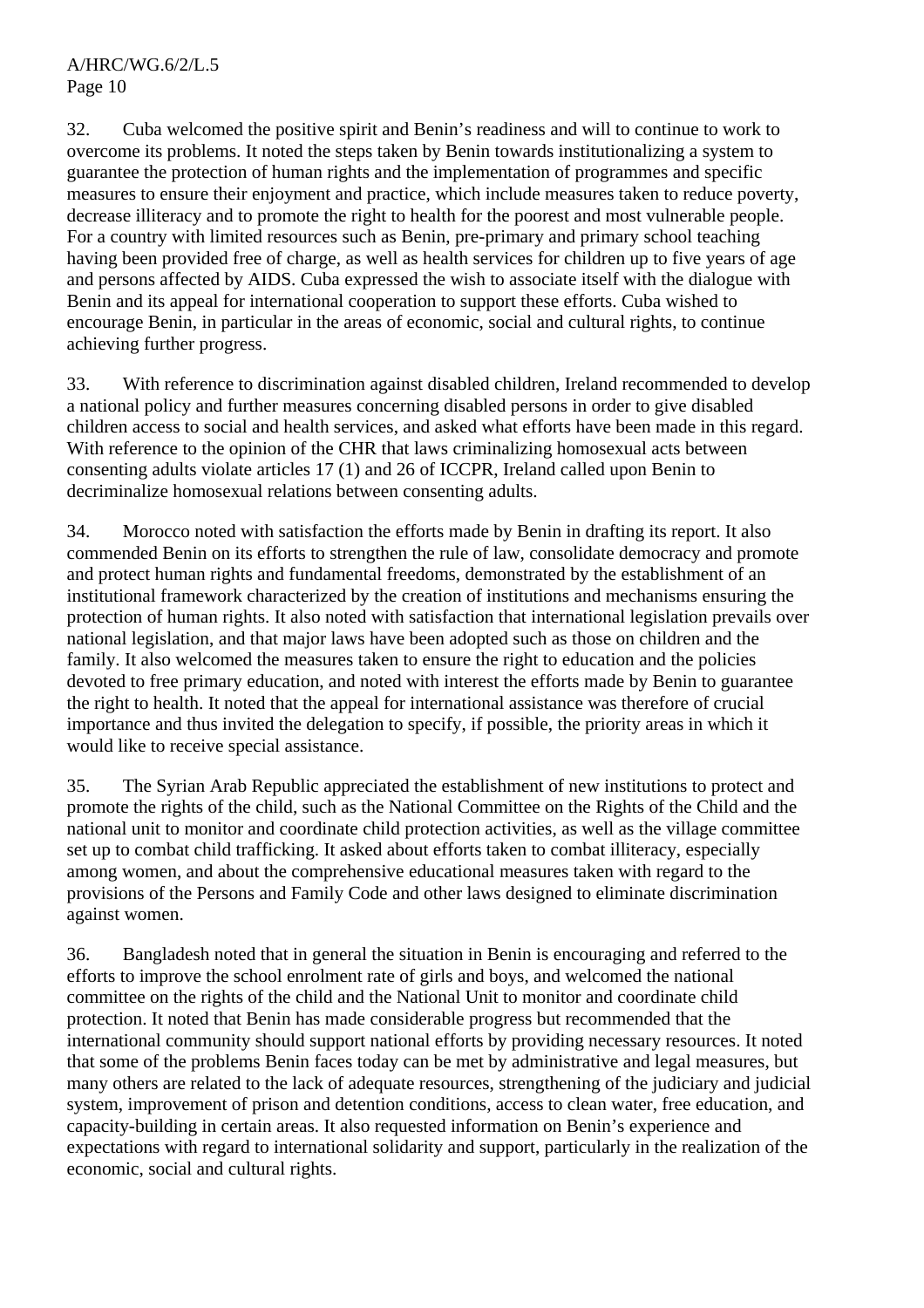37. The Republic of Korea welcomed the efforts made by Benin to improve the promotion and protection of human rights. It asked about the steps taken by the Government to implement the Human Rights Committee's recommendation to set up a national human rights institution in accordance with the Paris Principle to replace the non-operating Beninese Commission on Human Rights. Furthermore, noting the Human Rights Committee's concerns expressed in 2004, it asked the delegation to elaborate on the situation of polygamy. It also asked whether torture has received a clear definition and included as offence in the criminal law, as recommended by the Committee against Torture. It also stressed the importance of the basic human rights including the right to food and encouraged Benin to intensify its efforts to guarantee to its people the right to food and all other human rights.

38. Senegal welcomed the efforts made by Benin to meet its commitments in the area of human rights, and welcomed the progress made with regard to disabled persons, the realization of the right to education, and access of drinking water, for which UNICEF noted the significant progress. With respect to constraints and challenges Benin identified, it noted the political will and encouraged the international community to grant Benin technical assistance. It asked if Benin has engaged the procedure for ratification of ICRMW, which Benin signed in 2005.

39. Nigeria commended Benin on its inclusive approach to the preparation of its national report and welcomed the ratification of various human rights international instruments. It noted with interest Benin's determination to strengthen its human rights structures and the possibility for individuals to bring matters in a simple procedure and for courts to play a role in protecting fundamental rights. It also commended Benin on its health programmes and projects. It also noted the efforts of Benin in its fight against children trafficking and reaffirmed that Nigeria will continue collaborating with Benin in this endeavour. It asked further how Benin was able to successfully bridge the gap between boys and girls in school enrolment. It recommended to Benin to continue focusing on the eradication of poverty and ensuring the general wellbeing of its people. It called on the international community to support the efforts of Benin in order to achieve the MDG targets.

40. Egypt welcomed Benin's commitments with the various mechanisms of the Human Rights Council, including the UPR. It commended Benin on the significant progress made in the area of democracy and in the promotion and protection of human rights noting that democracy in Benin, based on multi-partyism, is an example of stability despite its lack of resources and national capacities. It also commended Benin on the high level of ratification of international and regional human rights instruments and the establishment of the normative and institutional framework necessary. These measures reflect Benin's commitment to ensuring the promotion and protection of human rights, in particular economic, social and cultural rights. Egypt asked whether, in the context of its appeal for international support to strengthen its capacity in the field of human rights, Benin has identified specific measures or projects, according to its national priorities, which could be covered by the international assistance. In that regard, it indicated that a voluntary fund for the UPR has been established and devoted specifically to the implementation of the outcome of the UPR, and asked if Benin could present to the Human Rights Council with such list a before the adoption of the final outcome of the review in June. It also asked if Benin plans to ratify the Convention on the Rights of Persons with Disabilities.

41. Tunisia noted with interest the presentation and report on the legislative and institutional framework adopted by Benin for the promotion and protection of human rights, and welcomed the determination to continue the reforms undertaken over the last few years with a view of establishing the rule of law and the respect for human rights. It noted the various draft laws under examination, including on the freedom of the press and the decriminalization of offences related thereto. Among the various measures, it also noted those aimed at increasing the rate of school attendance through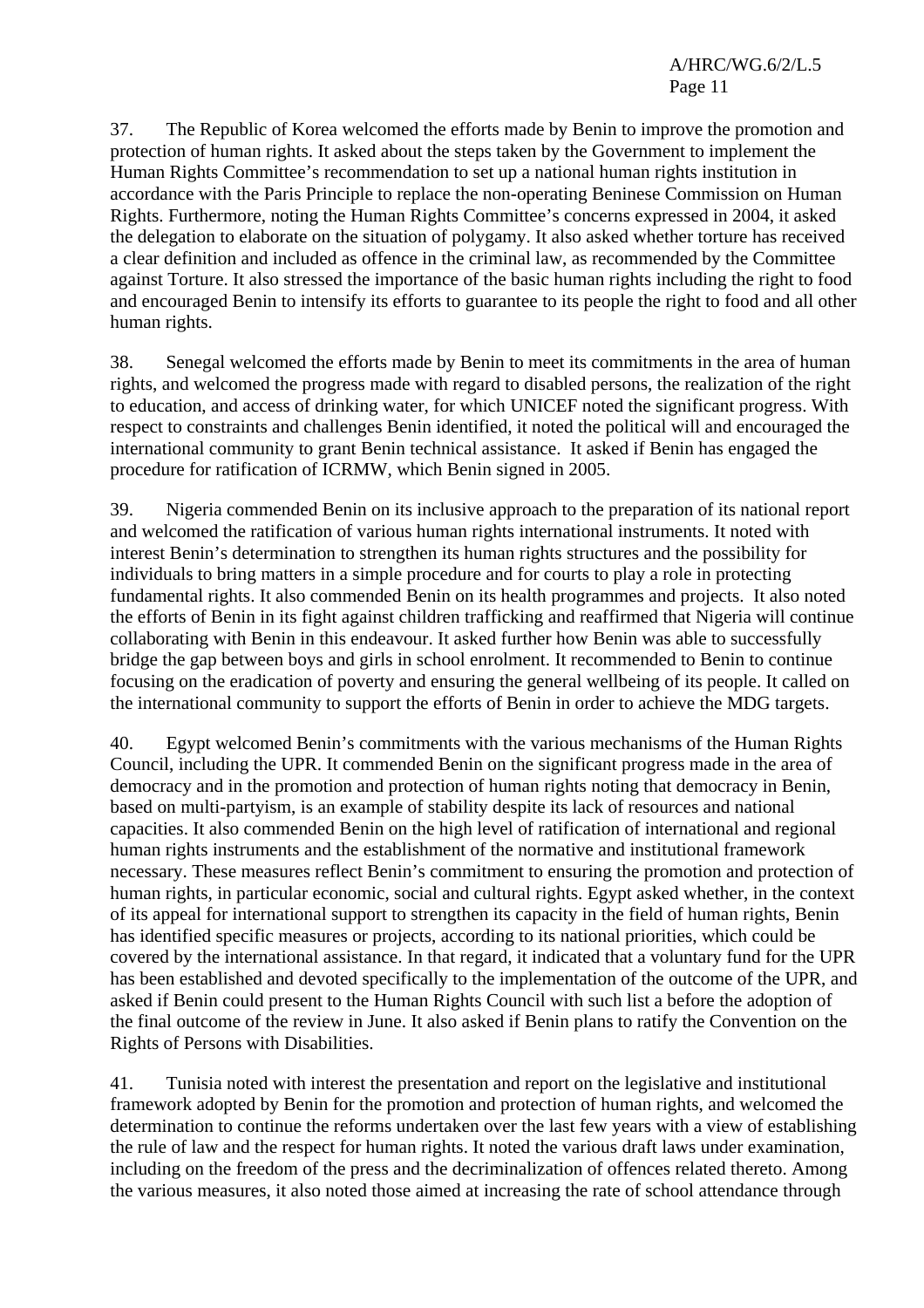free education at the primary level, and asked about Benin's combat against illiteracy in general, in particular among women. Tunisia recommended to Benin that it continue its efforts to ensure greater promotion of the rights of women in particular of girls in the areas of education and health care.

42. The Netherlands commended Benin for their commitment to the UPR and the work done in setting up a legal framework and policies in the field of human rights. It also noted with interest the efforts made to ensure freedom of press. It referred to the Human Rights Committee's concern that the individual complaint procedure before the Constitutional Court is largely unknown to the public, and asked how Benin would raise awareness on this and address this lack of information which leads to a lack of access to justice. It also welcomed the de facto moratorium on the death penalty observed by Benin since 1987 and called on the Government to permanently abolish the death penalty. It asked further information about the findings of the multidisciplinary committee which reflects on the possibilities of abolition. While welcoming the efforts undertaken by Benin to improve the conditions of detainees, it noted the concerns raised by the Human Rights Committee and the Committee against Torture in that regard. It recommended that Benin take effective measures to ensure that prison conditions are consistent with international standards. It also commended Benin on new projects, programmes and laws to protect the vulnerable, including women, children and disabled persons. Despite these good initiatives, practices such as child abuse, child trafficking, FGM and sexual harassment still persist. It thus recommended that Benin continue to strengthen its efforts to provide for better legal protection for the vulnerable groups and to guarantee their rights on the ground.

43. The United Kingdom of Great Britain and Northern Ireland welcomed the answers to its questions posted in advance, including on promoting access to education and the Optional Protocol to CAT. It commended Benin on the work undertaken to establish a national preventive mechanism as specified by the Optional Protocol and indicated the willingness of the United Kingdom to continue its bilateral cooperation in this regard. It recommended that Benin take measures to ensure that torture is defined and listed as a specific offence within its criminal law. It also welcomed Benin's legislative reforms to eliminate discrimination against women and to protect the rights of children, specifically the adoption of legislation outlawing the practice of FGM, but noted that CEDAW had expressed concern that some forms of FGM are still practiced in some villages and referred to the concerns expressed on the absence of specific laws against domestic violence and the trafficking of women. The United Kingdom also expressed concern that a high number of adolescent girls are trafficked for the purpose of sexual exploitation and domestic labour to other countries, asked whether Benin plans to further work in these areas and recommended that it take further steps to establish and implement laws against domestic violence and the trafficking of women and children, and to ensure that existing laws prohibiting FGM are reviewed and enforced throughout the country. The United Kingdom also noted that the Committee against Torture and the Human Rights Committee concerns about the poor prison conditions, including overcrowding, illtreatment and the delays in the judicial system and inquired on the measures taken by Benin to address these issues and tackled impunity of law enforcement officials.

44. Burkina Faso noted that the constraints and difficulties faced by Benin in the implementation of its international human rights obligations were common to many developing countries and recommended that the Human Rights Committee and the OHCHR examine more closely the effectiveness of the assistance provided to these countries, and noted that sociological difficulties still limit the defence of certain rights, in particular, of women and children, a difficulty faced by many African States, and asked Benin if it envisages to challenge harmful practices which limit the full enjoyment of rights.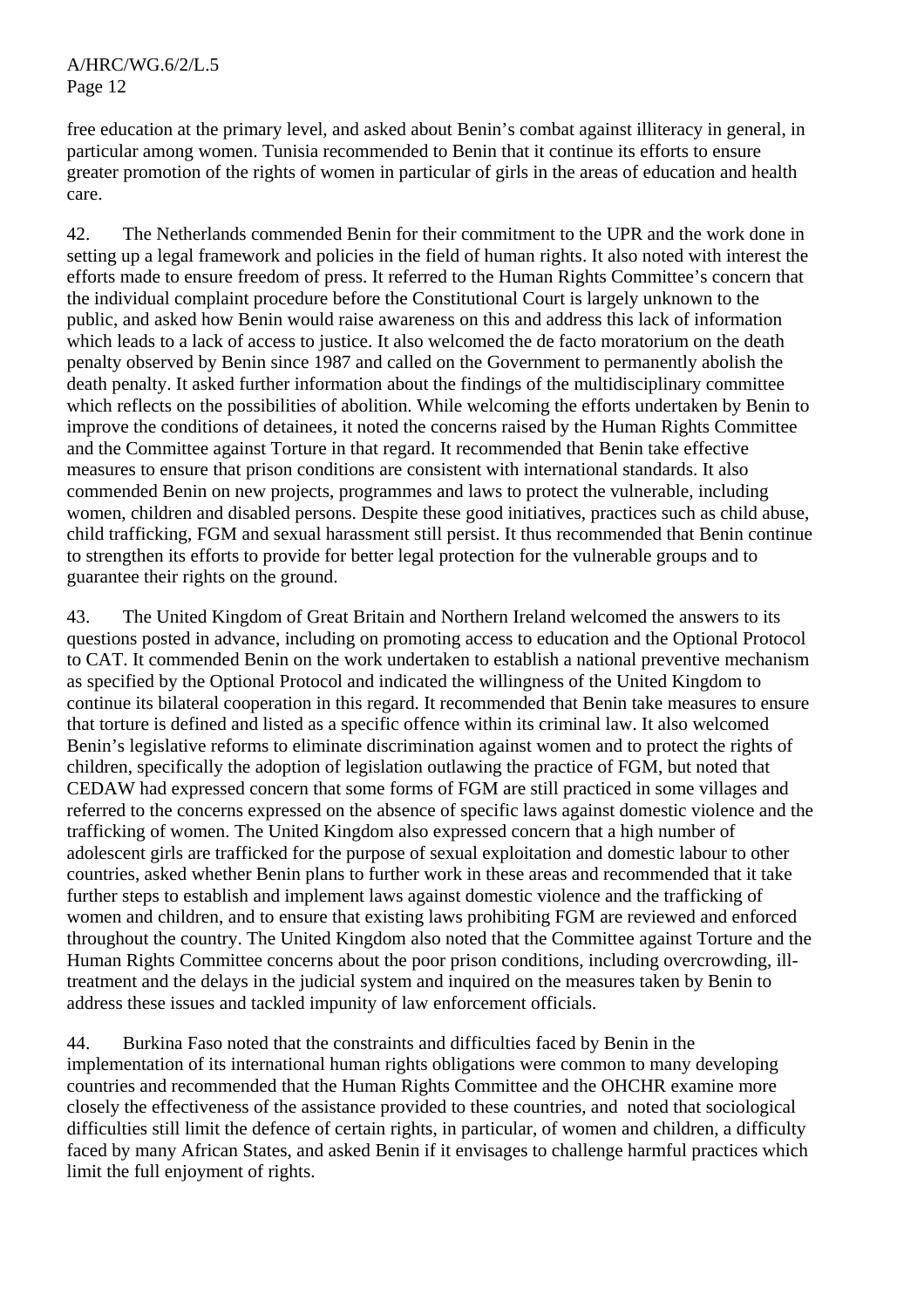45. Pakistan commended Benin on the broad consultations with all stakeholders for the preparation of the national report. It noted the international human rights instruments to which Benin is party and the legislative, judicial and administrative steps taken to guarantee the promotion and protection of human rights of its citizens. It also noted with appreciation the efforts to address some of the key concerns such as the right to education, right to a dignified life, the freedom of expression, the rights of women, children, disabled and family unit. It also noted Benin's acknowledgment of the ongoing and remaining challenges including the lack of resources and under-development and hope that it will receive the necessary technical and material support from the international community. It asked about steps taken by Benin to raise awareness of the opportunities people have to bring matters before the Constitutional Court.

46. Italy, while noting that Benin adopted a de facto moratorium on executions many years ago, indicated that decisive steps towards abolition would be particularly welcome. It asked whether Benin would soon adopt measures in this direction. While welcoming efforts in the justice sector, which have led to a fairly positive legal framework, it noted difficulties regarding the actual achievements of individual rights, often caused by the persistence of certain prejudices or beliefs linked to certain traditions particularly concerning the rights of children and women, where the absence of a strategy to facilitate human rights education is more obvious. It asked whether the authorities are envisaging improvement of their performance in this field.

47. Slovenia noted the requirement of fully integrating a gender perspective in the UPR and asked about the steps taken by Benin to comply with this requirement in its consultations, the preparation of the national report and the next stages of the review. It recommended that Benin systematically and continuously integrate a gender perspective in the follow-up process to the review.

48. Chad welcomed efforts made to realize political, economic, social and cultural rights and the fact that primary education has been free of charge, and noted the micro-credit programme addressed to the poorest to exercise incoming-generating activities. It called on development partners to provide Benin with all the necessary assistance it needs to exercise its reform programme to reduce poverty in the country. It asked if on the sub-regional level or with neighbouring countries there is any a legal mechanism or cooperation to address the problem of trafficking in children.

49. Mexico acknowledged the efforts made by Benin to promote and protect human rights and implementing the recommendations of the Committee on the Rights of the Child, notably as concerns the adoption of a plan of action to prevent and combat exploitation and sexual abuse. Mexico recommended that Benin promote the visit of the Special Rapporteur on the sale of children, child prostitution and child pornography which could contribute to the efforts of Benin in its protection of the children. It also noted the obstacles faced in particular with respect to the administration of justice. It recommended that Benin strengthen its cooperation with special procedures of the Human Rights Council, by accepting visits, replying to communications, urgent measures and questions by special procedures. It also noted the moratorium on the death penalty and invited Benin to consider the abolition of death penalty and to consider ratifying the Second Optional Protocol of the ICCPR. It also asked further information on the steps taken on the national human rights programme supplementing existing measures to strengthen the promotion and protection of human rights.

50. South Africa welcomed efforts made in the area of the right to education despite Benin's limited resources. It requested further information on the status of the provision of adequate housing in the light of the legislative measures undertaken. It recommended to Benin to explore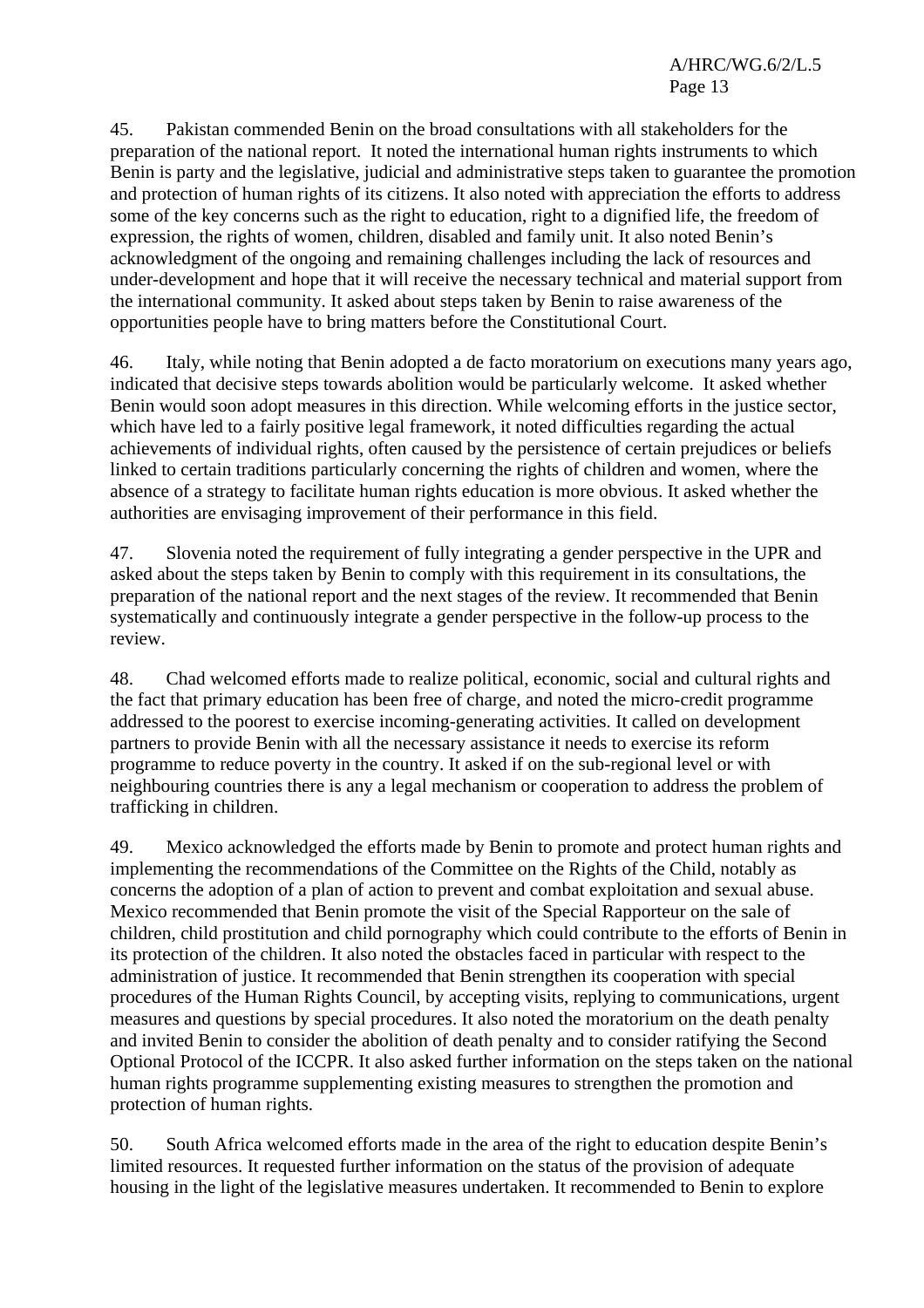ways to partner with the international community in the context of international cooperation in the provision of technical assistance to deal with challenges caused by the difficult economic situation. It recommended to Benin to continue its acceleration of the poverty alleviation strategies with a view to allowing the economic emancipation of the poorer communities, including women and other vulnerable groups.

51. Mauritania noted the efforts made in the context of combating poverty and the protection of most deprived sections of society. It asked Benin about initiatives adopted to combat FGM and recommended to Benin to pay more importance to the schooling of girls in its education programmes, which would certainly contribute to combating FGM.

52. Sudan welcomed the important role Benin has played within the context of the group of the least developed countries and its efforts towards the application of the ICESCR and the achievement of the MDGs, including poverty reduction and the introduction of free education. It recommended that Benin share with the least developed countries its efforts to overcome its challenges in enhancing economic cooperation with other developing and developed countries at bilateral, regional and multilateral levels.

53. Regarding the "King of Benin", the delegation of Benin noted that traditionally, it is an honorary position, related inter alia to clans and families, who are nowadays seen as public opinion leaders. They do have an importance in dealing with certain small conflicts. Regarding the aid that Benin would like to receive to offer a decent standard of living, noted that actions are taken, but funds are needed. There is a will to solve social problems, which can be seen from the budget: for first time, the budget is over 1 million billion CFA francs. Benin would like additional aid for basic amenities, such as medical dispensaries and schools. Many countries already provide aid, but what is needed is a 'Marshall Plan' for Benin. The situation helps to explain migration issues. What is also needed is help to improve trade. On the issue of disabled persons, Benin is not party to the Convention on the Rights of Disabled Persons but that Benin will examine the issue. He indicated that in the national legal arsenal, many measures have been taken.

54. In relation to corruption, a law against corruption and similar offences which is currently before the National Assembly and the Law Commission. In addition, the President of the Republic has called for a green march against corruption. According to the latest analysis, corruption is still not fully eradicated in Benin, but measures are being taken to reach level of zero corruption between now and 2015. With respect to polygamy, he indicated that it is forbidden in Benin since the adoption of the Persons and Family Code. Measures of public awareness have been taken to ensure that all sectors know about this, with the help NGOs. On the issue of the judiciary, a common criticism is the delay of the courts in proceeding cases, often due to understaffing. The State has been recruiting additional personnel, and a new law on the Organisation of the Judiciary was adopted, which provides for the creation of courts of first instance and two courts of appeal. On the issue of the death penalty, there is a moratorium and people condemned to death have not subsequently been executed. One difficulty that Benin will need to deal with in the next few months is the fear that Benin may become a refuge for gangsters from neighbouring countries. However, since there is excellent cooperation with neighbouring countries, Benin will manage to overcome this although currently this is a huge source of concern. The moratorium will become an official policy.

55. The head of the delegation expressed his sincere thanks to all present, showed his satisfaction with the prevailing atmosphere and the fruitful discussion. He noted that many concerns were expressed in connection with rights and freedoms in Benin, but highlighted that the Beninese were aware of these issues. There exists in Benin a clear political will to promote and protect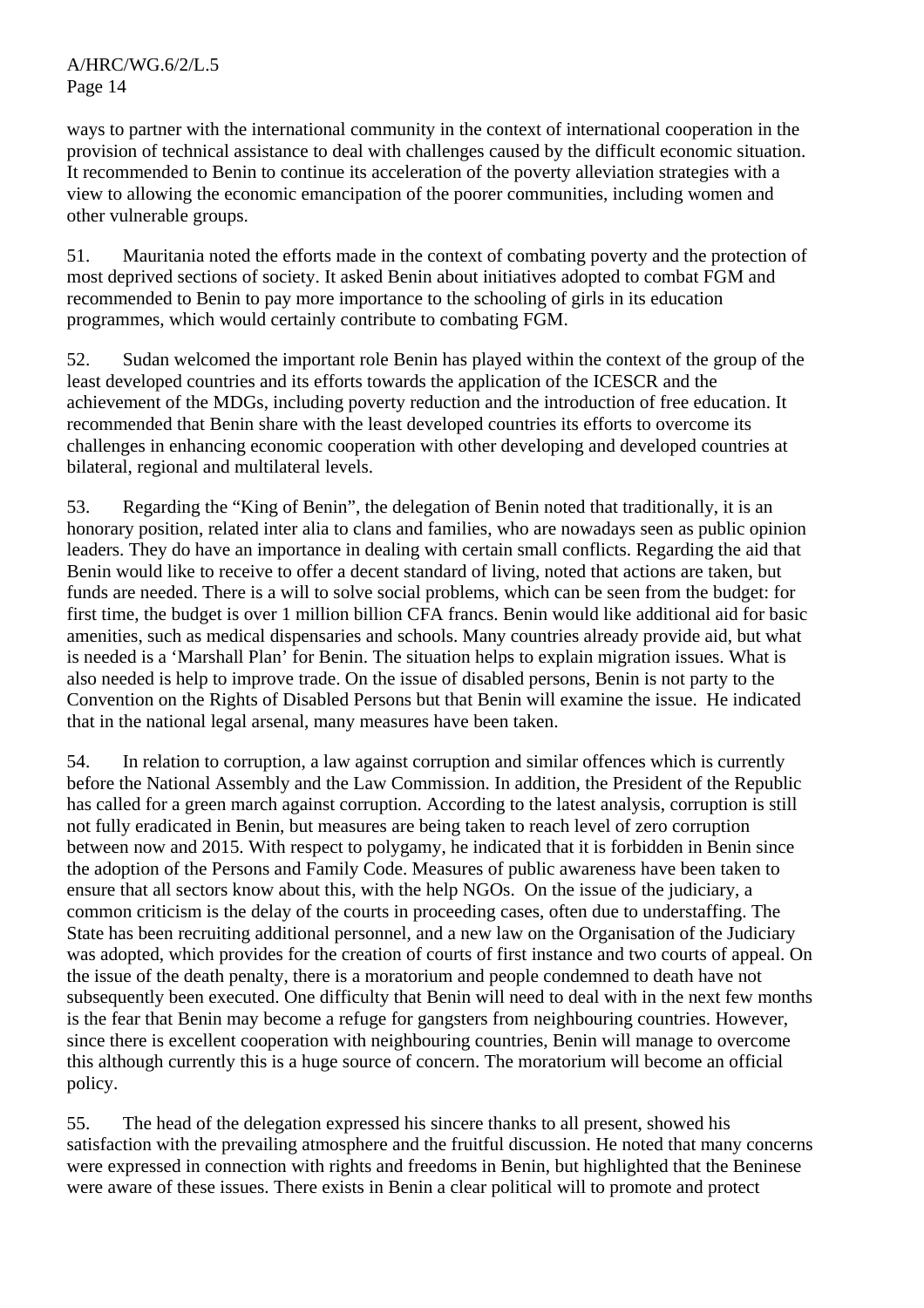individual rights. Benin wishes to commit itself to take all necessary measures to make human rights effective and universal, in conformity with the UPR and request the support of the international community to make human rights a triumph in Benin.

## **II. CONCLUSIONS AND/OR RECOMMENDATIONS**

- 56. **In the course of the discussion, the following recommendations were made to Benin:** 
	- **1. Recommended that Benin strengthen its cooperation with special procedures of the Human Rights Council, by accepting visits, replying to communications, urgent measures as well as to questions by special procedures (Mexico);**
	- **2. Recommended to Benin to take steps to promote institutions and human rights bodies and to search the support of the international community (Brazil);**
	- **3. Recommended that Benin systematically and continuously integrate a gender perspective in the follow-up process to the review (Slovenia);**
	- **4. Recommended that Benin reinforce measures to ensure that women are no longer subjected to forced marriage. This could be supported by developing and implementing comprehensive educational measures on the provisions of the Persons and Family Code and on other relevant laws (Denmark);**
	- **5. Recommended to Benin to take the necessary steps to strengthen its fight against discriminatory practices and violence against women (France);**
	- **6. Recommended that Benin consider decriminalizing homosexual activities between consenting adults (Belgium);**
	- **7. Recommended that Benin continue its efforts to completely abolish the death penalty, respecting thus the right to life of every human being (Holy See);**
	- **8. Invited Benin to consider the abolition of death penalty and to consider ratifying the Second Optional Protocol to the International Covenant on Civil and Political Rights aiming at the abolition of the death penalty (Mexico);**
	- **9. Recommended that Benin, following the recommendation of the Committee against Torture, establish without further delay an effective and independent national preventive mechanism (Denmark);**
	- **10. Recommended that Benin urgently amend its criminal law to comply with international relevant standards (Denmark);**
	- **11. Recommended that Benin develop an awareness campaign to address traditional beliefs that are harmful to the rights of children, especially their right to life (Holy See);**
	- **12. Recommended that Benin establish torture as a criminal offence in accordance with article 1 of the Convention against Torture and Other Cruel, Inhuman or Degrading Treatment or Punishment, and stipulate that obeying orders of superiors can not justify it (Canada);**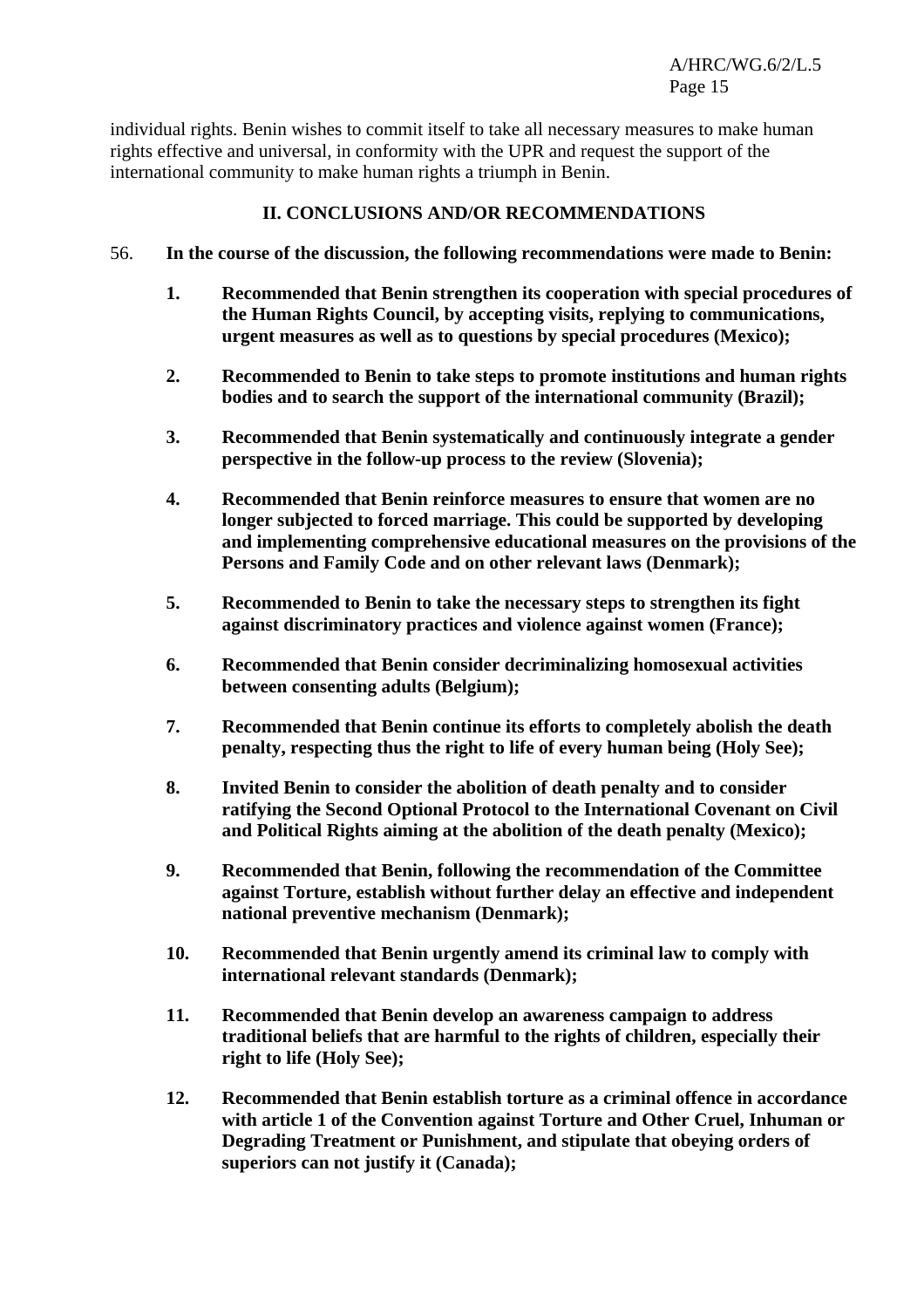- **13. Recommended that Benin take measures to ensure that torture is defined and listed as a specific offence within Benin's criminal law (United Kingdom);**
- **14. Recommended that Benin ensures that no statement obtained under torture or duress can be invoked in proceedings and that orders from a superior may not be invoked as a justification of torture (Denmark);**
- **15. Recommended that Benin should investigate allegations of torture and ill treatment and bring to justice those responsible in line with international standards (Canada);**
- **16. Recommended that Benin display greater firmness in preventing abuses of police custody, torture and ill-treatment and brings criminal proceedings against the perpetrators of such violations (Denmark);**
- **17. Recommended that Benin take effective measures to ensure that prison conditions are consistent with international standards (Netherlands);**
- **18. Recommended that Benin take further steps to establish and implement laws against domestic violence and the trafficking of women and children, and to ensure that existing laws prohibiting female genital mutilation are reviewed and enforced throughout the country (United Kingdom);**
- **19. Recommended to Benin to better apply the existing laws concerning trafficking in children and human being (Canada);**
- **20. Recommended that Benin promote the visit of the Special Rapporteur on the sale of children, child prostitution and child pornography which could contribute to the efforts of Benin in its protection of children (Mexico);**
- **21. Recommended to Benin to accelerate and strengthen its efforts to elaborate laws and policies to deal with female genital mutilation practices (Canada);**
- **22. Recommended to Benin to give more importance to the schooling of girls in its education programmes, which would certainly contribute to combat female genital mutilation (Mauritania);**
- **23. Recommended to Benin to establish as a priority a reform of the judiciary by strengthening a justice system which would be better able to combat impunity and corruption, including by putting an end to exaggerated pre-trial detention (Canada);**
- **24. Recommended to Benin to consider , with targeted international support, the extension of free education up to the secondary level; and to continue the information campaign in favour of admitting girls to school (Algeria);**
- **25. Recommended to Benin that it continue its efforts to ensure greater promotion of the rights of women in particular those of girls in the areas of education and health care (Tunisia);**
- **26. Recommended that Benin intensify its efforts to favour support and material assistance to the most marginalized families and the most underprivileged**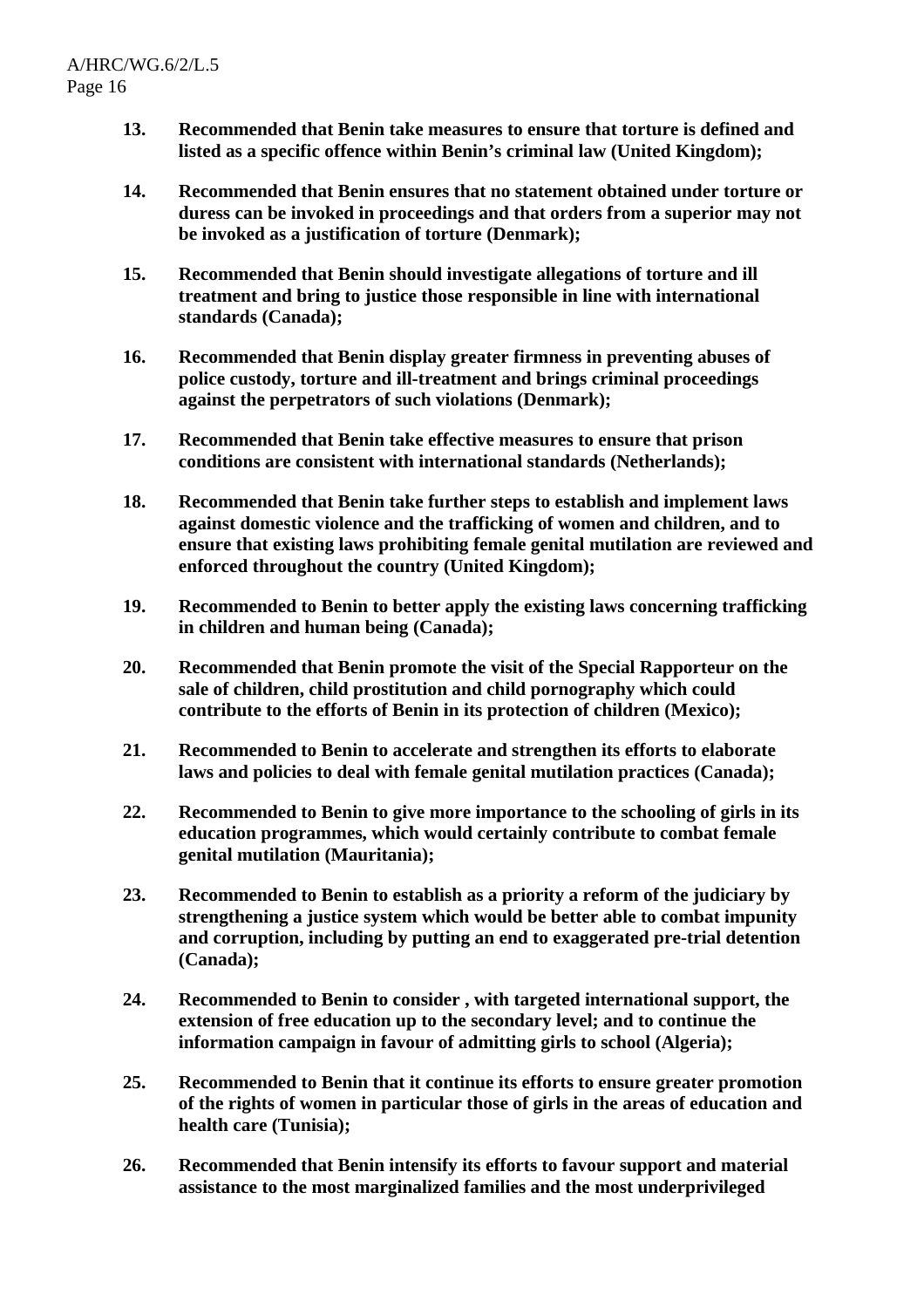**families to effectively guarantee the rights of children through a sufficient standard of living and the right to education inter alia (Belgium);** 

- **27. Encouraged Benin, in particular in the areas of economic, social and cultural rights, to continue achieving its progress (Cuba);**
- **28. Encouraged Benin to intensify its efforts to guarantee to its people the right to food and all other human rights (Republic of Korea);**
- **29. Recommended to Benin to continue its focus on the eradication of poverty and in ensuring general well-being of its people (Nigeria);**
- **30. Recommended that Benin continue its acceleration of the poverty alleviation strategies with a view to allowing the economic emancipation of the poorer communities, including women and other vulnerable groups (South Africa);**
- **31. Recommended to Benin to develop a national policy and further measures concerning disabled persons in order to give disabled children access to social and health services (Ireland);**
- **32. Recommended that Benin continue to strengthen its efforts to provide for better legal protection for vulnerable groups and to guarantee their rights on the ground (Netherlands);**
- **33. Recommended that Benin explore ways to partner with the international community in the context of international cooperation in the provision of technical assistance to deal with challenges caused by the difficult economic situation (South Africa);**
- **34. Recommended that Benin share with the least developed countries its efforts to overcome its challenges in enhancing economic cooperation with other developing and developed countries at bilateral, regional and multilateral levels (Sudan).**

57. The response of Benin to these recommendations will be included in the outcome report adopted by the Human Rights Council at its eighth session.

58. All conclusions and/or recommendations contained in the present report reflect the position of the submitting State(s) and /or the State under review thereon. They should not be construed as endorsed by the Working Group as a whole.